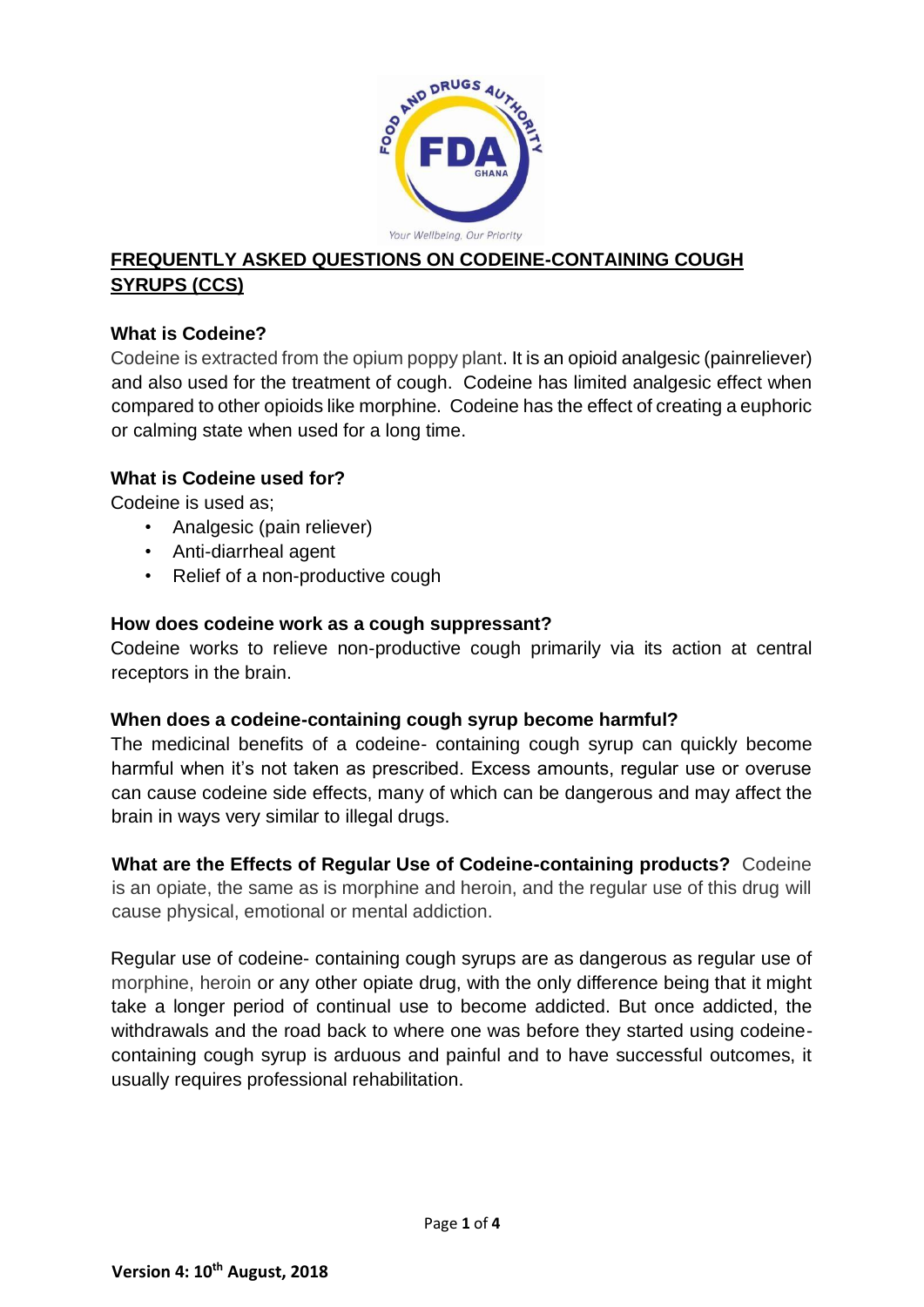#### **What are the dangers of mixing codeine- containing cough syrups with other substances?**

It is very dangerous to mix codeine- containing cough syrups with other drugs like promethazine. Mostly, people who die from codeine-containing cough syrup overdose mix it with multiple drugs and sometimes with alcohol. Like codeine, alcohol is also a depressant and taking them at the same time can result in:

- Dangerous respiratory depression
- Brain damage
- Coma
- Death

## **Is codeine-containing cough syrup safe to be used in children?**

**NO**. Codeine-containing cough syrups are not safe to be used in children. Children are known to rapidly metabolize codeine into an overdose of morphine and therefore experience severely slowed [breathing](http://www.webmd.com/lung/how-we-breathe) rates, and may even stop breathing and die.

## **What are the effects associated with the abuse of codeine-containing cough syrups?**

The major side effects of codeine use are bloating, blurred vision, chills, cold clammy skin, confusion, constipation, darkened urine, difficult or troubled breathing, dizziness, faintness or lightheadedness when getting up suddenly from a lying or sitting position, irregular pounding or racing heartbeat, weak pulse, feeling of warmth, fever, indigestion, loss of appetite, nausea, no blood pressure or pulse, no breathing ,pains in the stomach, side, or abdomen, possibly radiating to the back ,pale or blue lips, fingernails or skin, redness of the face, neck, arms, and occasionally the upper chest, shortness of breath, stopping of the heart, sweating, unconsciousness, unusual tiredness or weakness, vomiting, wheezing, yellow eyes or skin.

**What are the signs of overdose with codeine- containing cough syrups?** Signs of overdose with codeine- containing cough syrups are bluish lips or skin, change in consciousness, chest pain or discomfort, constricted pupils (black part of the eye), decreased awareness or responsiveness, extreme sleepiness or unusual drowsiness, loss of consciousness, no blood pressure or pulse, severe sleepiness and slow or irregular heartbeat. When these signs are witnessed, the victim should be rushed to the emergency room.

**How can you detect codeine-containing products misuse and dependence?**  Clients repeated requests for certain codeine containing products by name, their refusal to consider other products. Such clients usually approach pharmacy staff with well-rehearsed scripts and resort to visiting one facility to another, termed "pharmacy hopping", when they are denied sale of their desired product.

# **What are the signs of withdrawal symptoms from codeine-containing cough syrup?**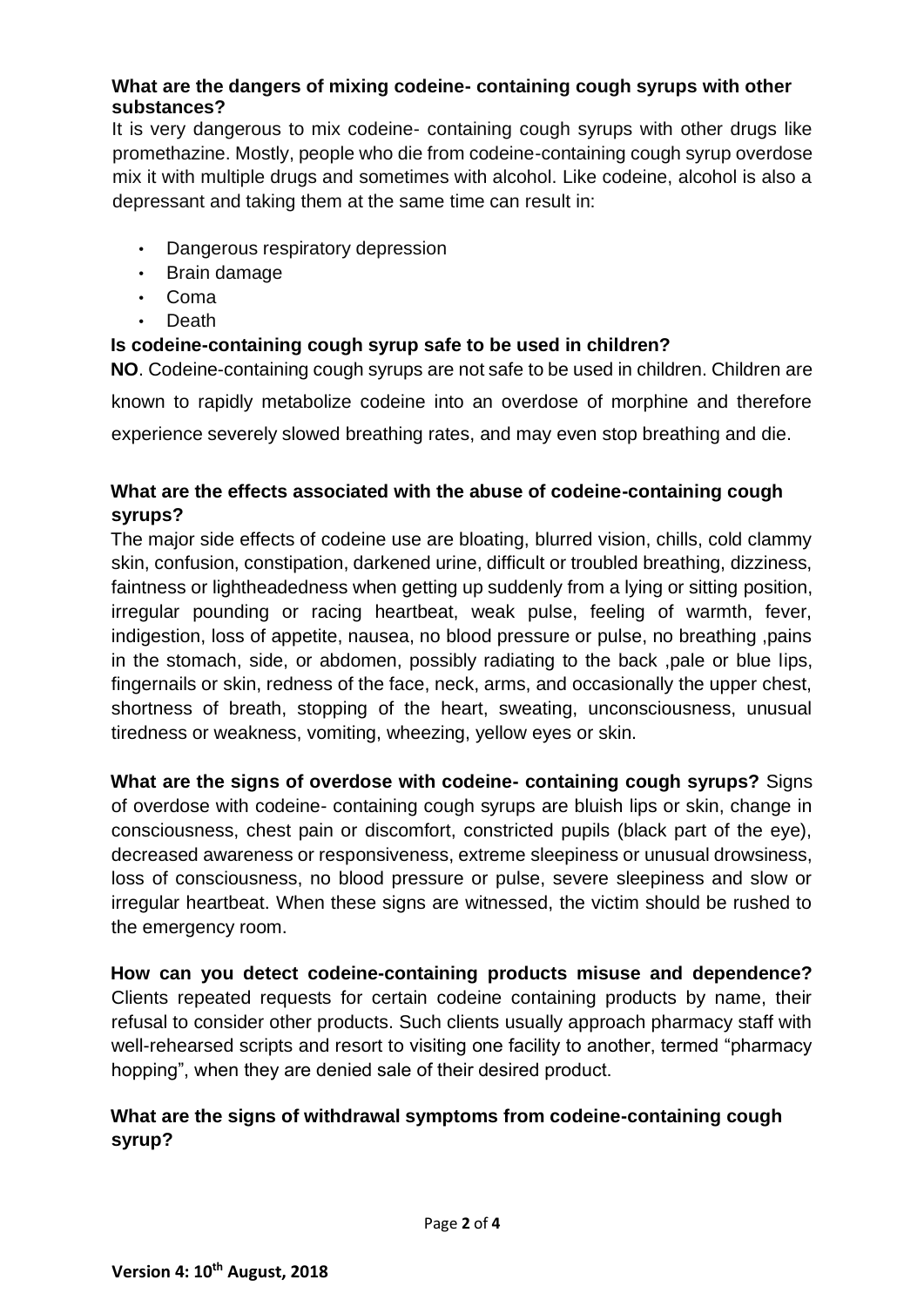Early symptoms of withdrawal may include feeling irritable or anxious, trouble sleeping, teary eyes, runny nose, sweating, yawning, muscle aches, and fast heartbeat.

### **How can Pharmacists help reduce the risk of misuse of codeine-containing cough syrup?**

Pharmacists can help by removing codeine-containing cough syrup displayed at point of sale, refusing or restricting the sale except by prescription and also by providing information and making direct interventions through questioning.

## **What is the FDA doing concerning the abuse of codeine-containing cough syrup (CCS)?**

The FDA has:

- 1. Intensified nationwide public education at schools, market places, beaches, transport terminals etc on the dangers associated with the abuse and misuse of CCS.
- 2. Collaboration with the police and other law enforcement agencies to organize swoops to restrict influx and arrest drug peddlers of unregistered products.
- 3. Organizing training workshops in the entire country for law enforcement agencies and other stakeholders in drug control on the abuse and misuse of CCS.
- 4. Increased stakeholder Collaboration with the Media, National Road Safety Commission, NCCE, DVLA, GES, PSGH, Ghana National Over the Counter Medicine Sellers Association, National Youth Authority, NACOB, GMA etc.
- 5. Strengthened surveillance at the points of entry to prevent influx of unregistered drugs
- 6. Strengthen follow-up inspections to monitor the distribution records of importers and manufacturers of codeine products.
- 7. The Honorable Minister of Health has banned the importation and manufacture of codeine-based cough syrups in Ghana.

#### **For further clarification contact FDA on**

o **OFFICE LINES :-0302235100 / 0302233200 / 0544341222.** o **TOLL FREE :- 0800151000 (vodafone/Airtel)** o **Website: fdaghana.gov.gh** o **Twitter: ghfda@gh\_fda** o **Facebook: Food and Drugs Authority-GH** o

**Email**: fda@fdaghana.gov.gh o **Whatsapp:**